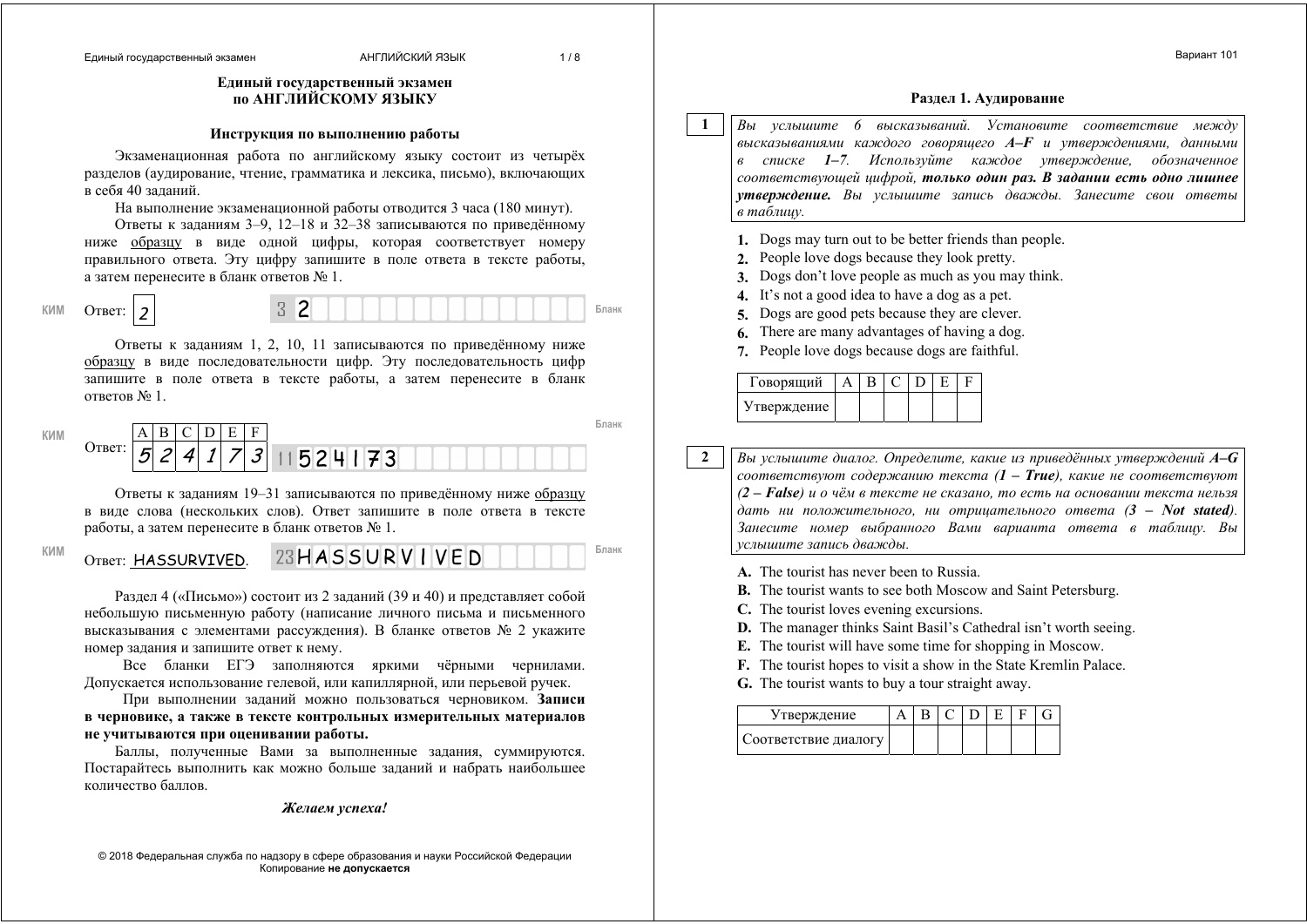| АНГЛИЙСКИЙ ЯЗЫК<br>Единый государственный экзамен<br>2/8                                                                                                                                                   | Вариант 101                                                                                                                                                                                                                                                               |
|------------------------------------------------------------------------------------------------------------------------------------------------------------------------------------------------------------|---------------------------------------------------------------------------------------------------------------------------------------------------------------------------------------------------------------------------------------------------------------------------|
| Вы услышите интервью. В заданиях 3-9 запишите в поле ответа цифру 1, 2<br>или 3, соответствующую выбранному Вами варианту ответа. Вы<br>услышите запись дважды.                                            | What is Jessica's attitude to live performances?<br>1) She rather likes them.<br>2) They scare her.                                                                                                                                                                       |
| What does Jessica say about the reaction to her new album?                                                                                                                                                 | 3) She prefers studio work to them.                                                                                                                                                                                                                                       |
| 1) Some people thought she's shallow.<br>2) It was really upsetting for her.<br>3) She got more criticisms than compliments.                                                                               | Ответ:                                                                                                                                                                                                                                                                    |
| Ответ:<br>What kind of person does Jessica appear to be?                                                                                                                                                   | Which of the following is TRUE about Jessica's London show?<br>1) She had expected a bigger crowd.<br>2) She was its main artist.<br>3) She played all the old hits there.                                                                                                |
| 1) Self-confident.<br>2) Modest.<br>3) Unhappy.                                                                                                                                                            | Ответ:                                                                                                                                                                                                                                                                    |
| Ответ:                                                                                                                                                                                                     | What kind of shows does Jessica dislike?<br>1) Small shows.                                                                                                                                                                                                               |
| What does Jessica say about her work on the lyrics?<br>$\overline{5}$<br>1) She works on them in the studio.<br>2) She prefers to invite co-writers.<br>3) She usually works on them at the end.<br>Ответ: | 2) Support shows.<br>3) Solo shows.<br>Ответ:<br>По окончании выполнения заданий 1-9 не забудьте перенести свои<br>ответы в БЛАНК ОТВЕТОВ № 1! Запишите ответ справа от номера                                                                                            |
| Jessica prefers the working process to be<br>1) spontaneous.<br>2) creative.<br>3) regulated.                                                                                                              | соответствующего задания, начиная с первой клеточки. При переносе<br>ответов в заданиях 1 и 2 цифры записываются без пробелов, запятых<br>и других дополнительных символов. Каждую цифру пишите в отдельной<br>клеточке в соответствии с приведёнными в бланке образцами. |
| Ответ:                                                                                                                                                                                                     |                                                                                                                                                                                                                                                                           |

© 2018 Федеральная служба по надзору <sup>в</sup> сфере образования <sup>и</sup> науки Российской Федерации Копирование **не допускается**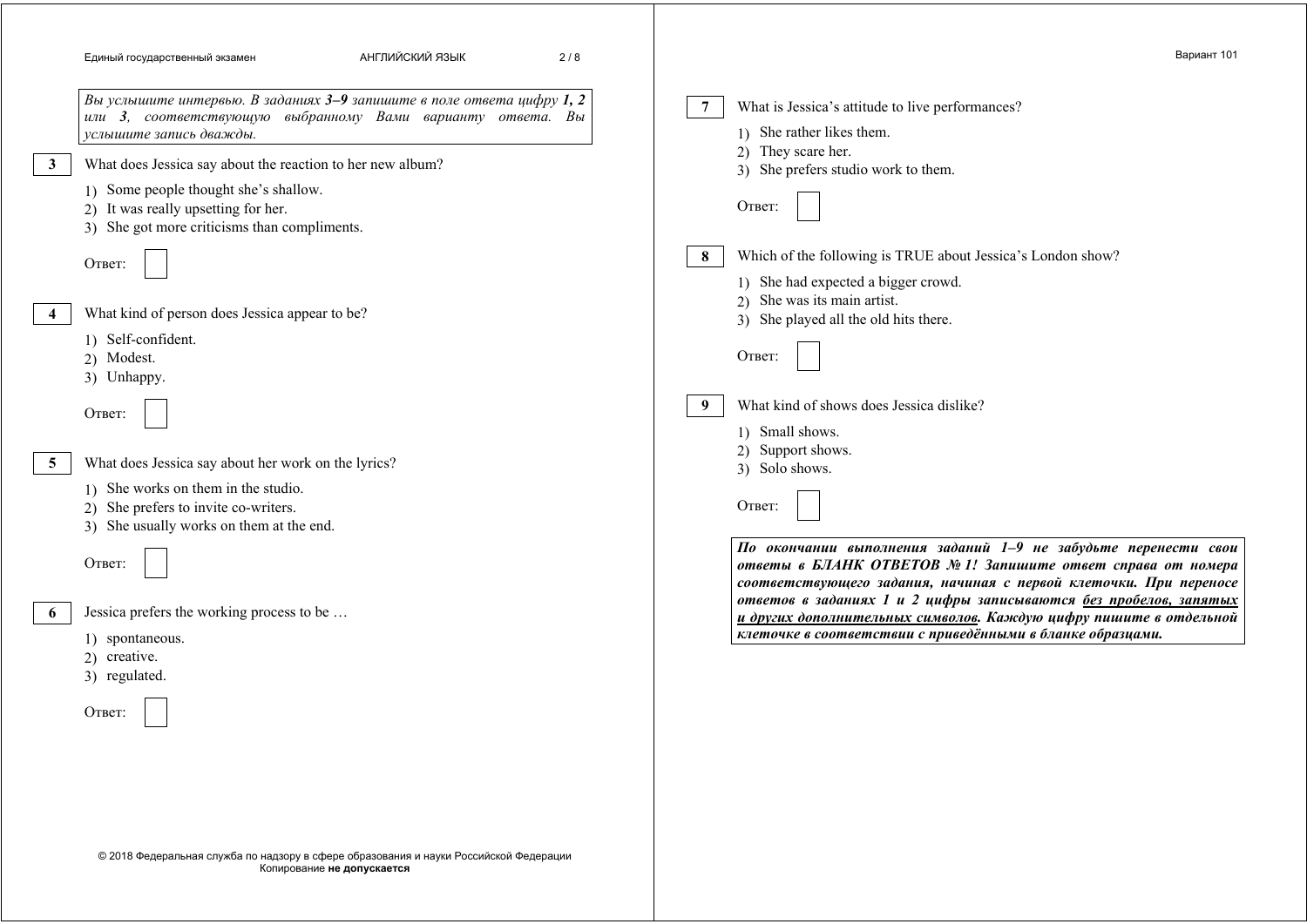**Раздел 2. Чтение**

*Установите соответствие между текстами A–G <sup>и</sup> заголовками 1–8. Занесите свои ответы <sup>в</sup> таблицу. Используйте каждую цифру только один раз. В задании один заголовок лишний.* **10** 

- **1. Fun in theory, boring in reality 5. Similar sounds different emotions**
- 
- **2. Saving rare animals 6. Benefits of being outdoors**
- **3. Deficit of activity problems 7. Contrary to popular belief**
	-
- 
- **4. Ready to help 8. Original style**
- **A.** In addition to being highly intelligent, elephants are capable of a remarkable amount of empathy. During a natural disaster, elephants are able to understand that something dangerous is happening. They can understand that a person is in trouble and that the situation is unsafe. Elephants have good sense of smell and there have been cases when they alerted rescuers to people trapped in a building. Elephants have been observed saving their young from drowning and also been filmed trying to save people they see at risk of drowning.
- **B.** A lot of studies suggest that green spaces enhance mental health and learning capacity, both immediately and over time, by lowering stress levels and restoring attention. Greenery restores attention by drawing the eye and at the same time calms the nervous system, creating an ideal state for learning. Similarly, studies show that spending time in the sunlight can reduce attention deficit symptoms, while bright light first thing in the morning can improve mood and the quality of sleep.
- **C.** Why are hyenas known for laughing? There is even a phrase we use: "to laugh like a hyena". Zoologists will tell you that the unique sounds they make are actually no laughing matter. Hyenas indeed make loud barking noises that sound like laughter, but it's not because they're amused by anything. Instead, a hyena's "laughter" is actually a form of communication used to convey frustration, excitement, or fear. Most often, you'll hear this unique vocalization during a hunt or when the animals are feeding on prey as a group.
- **D.** Zoologists believe that boredom isn't a uniquely human emotion animals can be bored, too. Animals which live in captivity (in zoos, for example) and don't have to take care of their survival may experience boredom and try to find ways to overcome it. They may come up with some "creative" activities which they wouldn't normally do in their natural environment. As for the pets at home, they may also suffer from the lack of stimulation. That's why we need to make sure we give them enough time, attention and toys regularly.

© 2018 Федеральная служба по надзору <sup>в</sup> сфере образования <sup>и</sup> науки Российской Федерации Копирование **не допускается**

- Вариант 101
- **E.** While most dogs jump eagerly into the water to swim, cats don't usually do that, and many believe that cats have a phobia of water. But some pet groomers insist that it's not true and getting a cat to trust you enough to bathe is quite possible, with some patience and skill. Most cats are not afraid of water like so many people may think. They are actually afraid of loud noises and of drowning, rather than water itself. Cats drink water every day, lots of cats even play with water or follow people into the shower.
- **F.** Videogame testers spend most of their time testing the game long before it's finished and long before it starts to become a fun experience. Even after the game is developed enough to start being fun, the testing tasks often aren't entertaining at all. Testers may have to walk their character around a forest, for example, to look for trees that aren't drawn well. They then record the coordinates so an artist can fix them later. It's monotonous work and can take days to finish. So if testing video games seems like a fun, easy job to you, think again.
- **G.** Claude Monet's impressionist paintings were all about nature. In his works he tried to capture nature as it appeared to him at the moment. He also experimented with light and shadow and how they changed during different times of the day. Some artists of the time criticized Monet because his works lacked detail and didn't resemble finished paintings. Monet used strong colours, which he did not mix. He painted them onto the canvas in short brush strokes. He was also criticized for not using classical painting techniques.

| Ответ: |  |  |  |  |
|--------|--|--|--|--|
|        |  |  |  |  |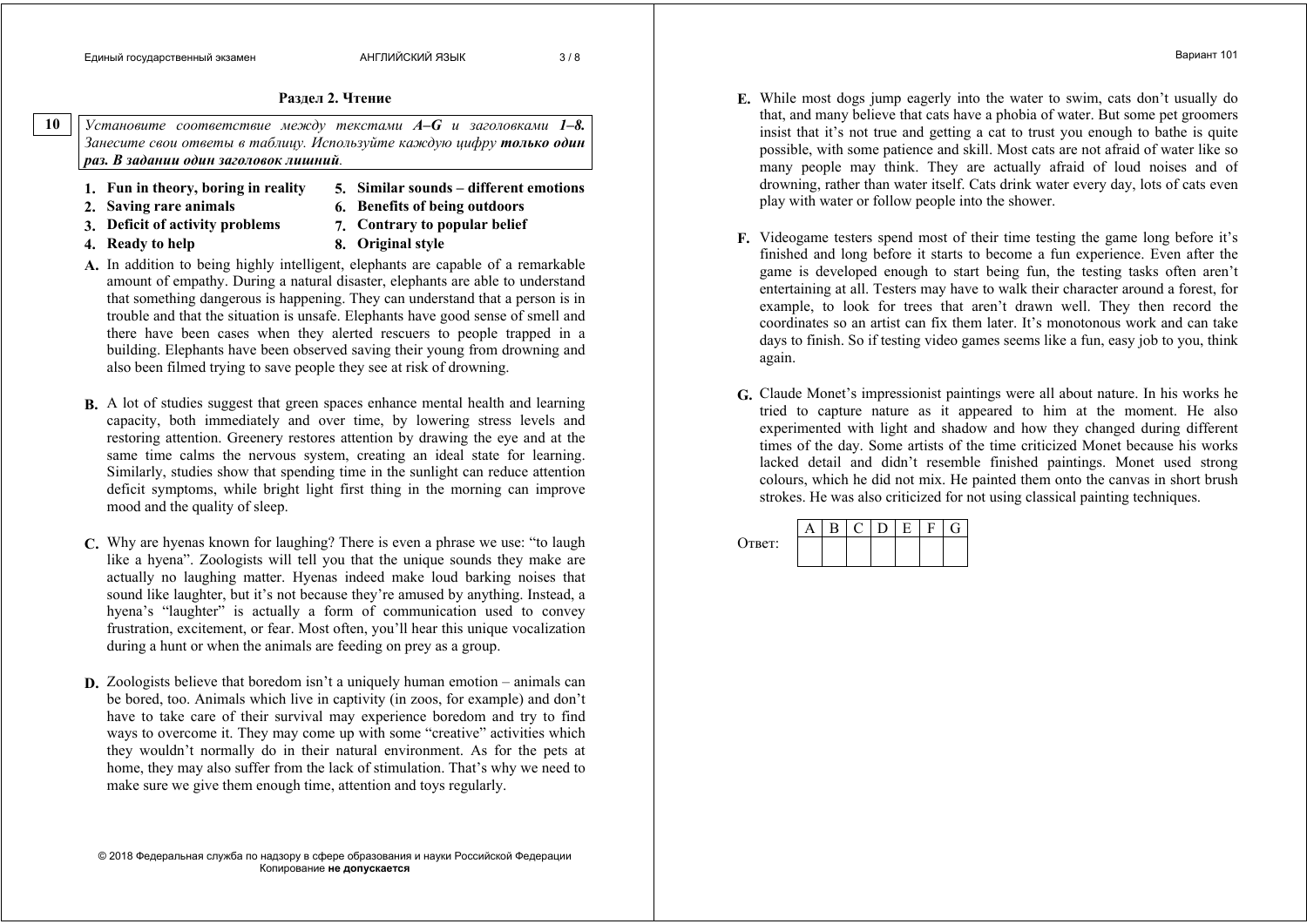**11** 

*Прочитайте текст <sup>и</sup> заполните пропуски A–F частями предложений, обозначенными цифрами 1–7. Одна из частей <sup>в</sup> списке 1–7 лишняя. Занесите цифры, обозначающие соответствующие части предложений, <sup>в</sup> таблицу.* 

## **Unique nature of Kamchatka**

Kamchatka is a peninsula located in the north-eastern part of Russia. It is surrounded with the Okhotskoye Sea, the Beringovo Sea and the Pacific Ocean. This region has a very unique environment **A** looking for picturesque views, unforgettable travels and unity with nature.

Kamchatka is famous for its volcanoes, **B**

\_\_\_\_\_\_\_\_\_\_\_\_\_\_\_\_\_\_\_\_. Volcanoes are represented on Petropavlovsk-Kamchatsky, the most eastern city in the northern hemisphere, coat of arms as well. There are more than 300 volcanoes in Kamchatka, from 28 up to 36 of them are active, or potentially active. Kamchatka volcanoes are included in the list of the UNESCO World Heritage **Sites**.

The region is also known  $C$  $-$  rivers and lakes. Many Kamchatka rivers spring from mountain tops and glaciers, that is why they are very clean, and it is wonderful for those **D**\_\_\_\_\_\_\_\_\_\_\_\_\_\_\_\_\_\_\_\_\_. In general, there are up to 14 thousand rivers and streams, 100 thousand lakes and 414 glaciers in Kamchatka.

Kamchatka is a home to the Valley of Geysers, **E**

 $\overline{\phantom{a}}$  , and the set of the set of the set of the set of the set of the set of the set of the set of the set of the set of the set of the set of the set of the set of the set of the set of the set of the set of the s geysers in the world, after Icelandic geyser fields. It is not easily accessible, as long as it is too unique to be opened for tourists all the time. The Valley of Geysers' ecosystem is very vulnerable. F and regulate the visiting. In fact, the larger part of Kamchatka is preserved. There are many nature reserves and nature parks in Kamchatka.

- **1.** which are depicted on most souvenirs there
- **2.** so it is necessary to monitor it all the time
- **3.** who love fishing, including Kamchatka bears
- **4.** which has the second largest concentration of
- **5.** to be a place of many water sources
- **6.** to be a popular nature reserve and health resort
- **7.** that makes it a place to visit when



© 2018 Федеральная служба по надзору <sup>в</sup> сфере образования <sup>и</sup> науки Российской Федерации Копирование **не допускается**

*Прочитайте текст <sup>и</sup> выполните задания 12–18. В каждом задании обведите цифру 1, 2, 3 или 4, соответствующую выбранному Вами варианту ответа.* 

## **How to turn failure to success**

A lot of authors speak about how true success is overcoming the fear of being unsuccessful. But that is easier said than done. We all face situations where we fail and it feels like everything is going wrong. That coveted job interview that does not result in a call back, that amazing person who doesn't reciprocate romantic interest, that close friend who is not keen on hanging out anymore feature in all of our lives. Somewhere these experiences chip away at one's sense of self, slowly eroding our self-worth.

Carrie Fisher, who had immortalised Princess Leia in Star Wars, had said it beautifully, "take your broken heart and make it into art". That is exactly what 18-year-old Londoner Claudia did. She had received a rejection letter from Oxford, like many other students, in response to her application for a Classics course. However, she was not dejected by it. By the time her mother got home from work, Claudia had cut up the letter and transformed it into a beautiful piece of art.

When her mum posted Claudia's art on Twitter, **it touched a chord** among thousands and went viral in a matter of days, having been liked and retweeted more than two hundred thousand times.

Claudia explained her motivations in such a way: "I just thought I had this letter, it's not often that you get a letter dedicated to you from Oxford. So, I thought it would be funny if I made it into something." The letter is pretty much summarised in the phrases stuck into the painting: delivering the news, apologising, wishing her well.

She created the painting very quickly, explaining, "I suppose some of my feelings about the letter went into the artwork. Obviously I didn't know it would go viral as I painted it for myself – but I think the message that it's associated with now is that Oxbridge doesn't determine your worth as a person, and I love that." A lot of people are saying Oxford should now take Claudia on an art course but that's not really how it works.

She is joining another premier institution – Durham university – soon, leaving behind her brief disappointment from Oxford as she embarks on the new phase of her life. However, there are life lessons that this young girl can teach us on how to cope with rejection.

It always feels a bit hurtful to be rejected, but when you can turn your disappointment into art, it helps you to move on. After all, closed doors hide open ones. It's impossible that things go well all the time. Even for those who seem super successful, there are still low points and adverse situations they have had to tackle. But brooding over what did not work out will only lead to missing out newer opportunities. Success and failure can truly be understood only in retrospect. What seems like heart-breaking rejection might turn out to be the start of the best thing ever to happen to you in another five years.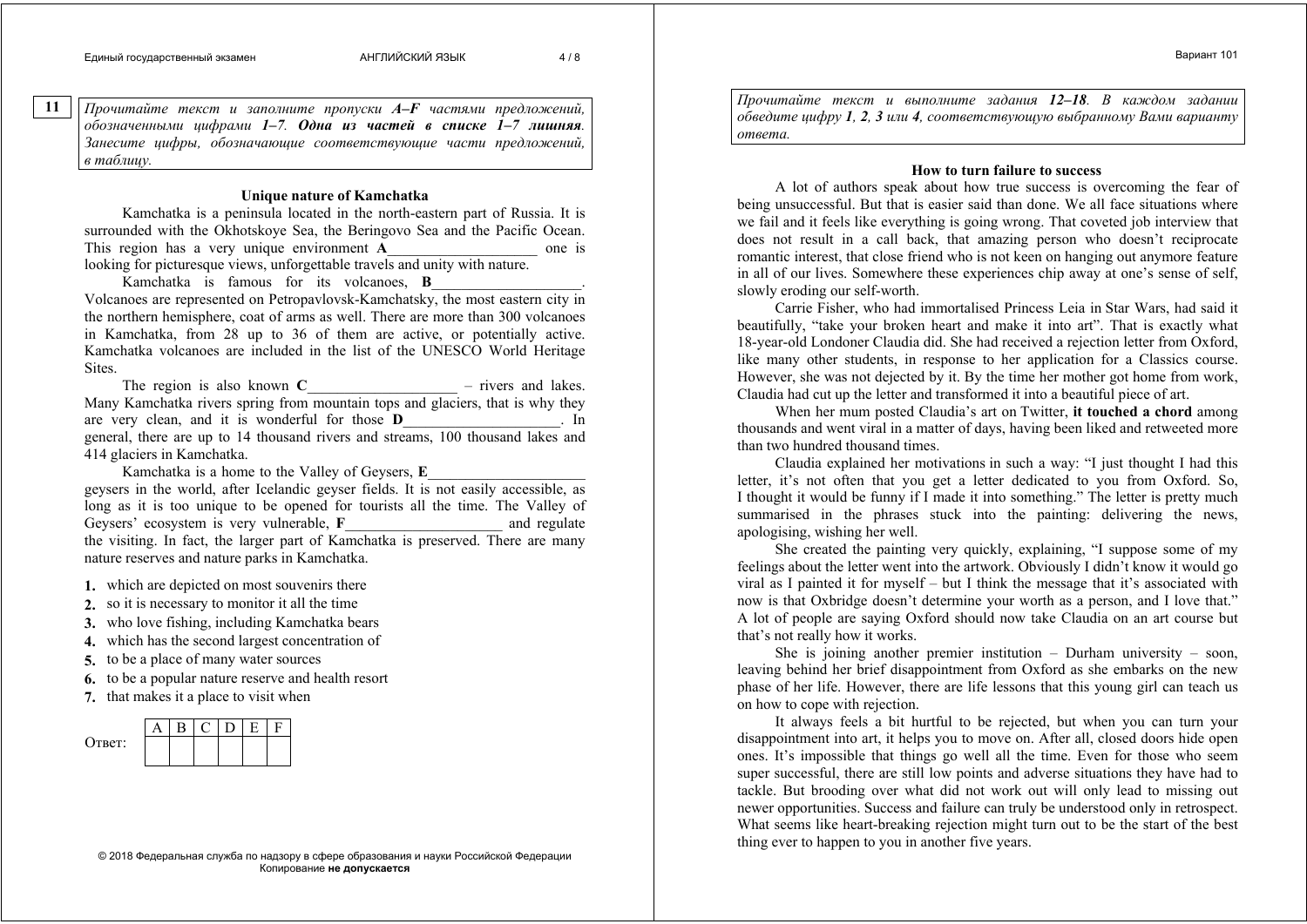#### Единый государственный экзамен АНГЛИЙСКИЙ ЯЗЫК 5 / 8

Letting go is important but what is even more important is letting go beautifully. As the proverb goes – "In the end, only three things matter: how much you loved, how gently you lived, and how gracefully you let go of things not meant for you".

Failure is a part of life. You can call it whatever you want – a setback, an emotional let down, a breakup, a loss, but part of the reason why the experience is so painful is because at some level you feel you failed. The solution here is being open to the bigger lessons of life. After all, learning a new way to see situations can be the very key to your next success.

According to the article, disappointing experiences could result in …

- 1) a broken heart.
- 2) a deserved success.
- 3) a lack of confidence.
- 4) coping with one's fears.

Ответ:

**12** 

**13** 

**14** 

To deal with her failure, Claudia …

- 1) tried to express her feelings creatively.
- 2) took art therapy session online.
- 3) destroyed the rejection letter.
- 4) applied to Oxford once again.

Ответ:

The phrase *"touched a chord"* in paragraph 3 is close

- 1) evoked compassion.
- 2) agitated.
- 3) was reposted in media.
- 4) instilled hope.

|                   |    | По окончании выполнения заданий 10-18 не забудьте перенести свои<br>ответы в БЛАНК ОТВЕТОВ № 1! Запишите ответ справа от номера<br>соответствующего задания, начиная с первой клеточки. При переносе<br>ответов в заданиях 10 и 11 цифры записываются без пробелов, запятых<br>и других дополнительных символов. Каждую цифру пишите в отдельной |
|-------------------|----|--------------------------------------------------------------------------------------------------------------------------------------------------------------------------------------------------------------------------------------------------------------------------------------------------------------------------------------------------|
| ose in meaning to | 18 | Failure is natural.<br>4) Love and be loved.<br>Ответ:<br>What is the main idea expressed in the last paragraph?<br>1) Try to find a solution to any problem.<br>Failure is painful unless you share it with somebody.<br>There are a lot of different kinds of failures.<br>Take every disappointment as a learning experience.<br>4)<br>Ответ: |
|                   | 17 | 3) when you fail always hope for the best.<br>4) people should love themselves as they are.<br>Ответ:<br>Which of the following, according to the article, is NOT the lesson Claudia's case<br>can teach us?<br>1) All happens for the best.<br>Keep your face.<br>(2)                                                                           |

Ответ:

**15** 

**16** 

In her own words, Claudia used the letter for a piece of art because she …

*клеточке <sup>в</sup> соответствии <sup>с</sup> приведёнными <sup>в</sup> бланке образцами.*

1) was overfilled with emotions. 2) believed it was a good idea. 3) wanted to remember the event. 4) thought the letter was funny.

Claudia's work has come to mean that … 1) a university does not define your value. 2) Oxford and Cambridge are not for anyone.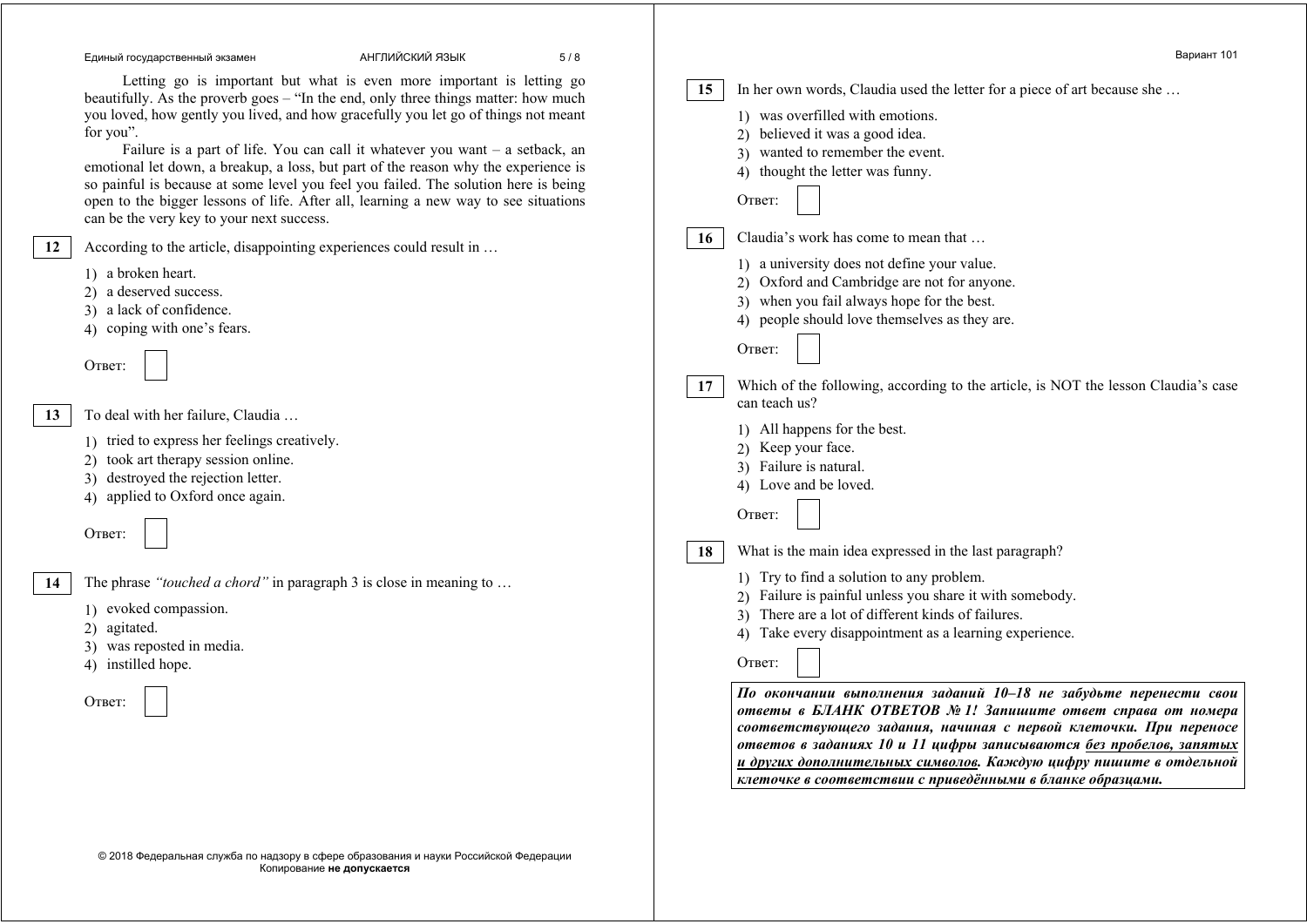#### **Раздел 3. Грамматика <sup>и</sup> лексика** *Прочитайте приведённые ниже тексты. Преобразуйте, если необходимо, слова, напечатанные заглавными буквами <sup>в</sup> конце строк, обозначенных номерами 19–25, так, чтобы они грамматически соответствовали содержанию текстов. Заполните пропуски полученными словами. Каждый пропуск соответствует отдельному заданию из группы 19–25.*  **Antiseptics**  We cannot imagine our life without antiseptics. This invention \_\_\_\_\_\_\_\_\_\_\_\_\_\_\_\_\_\_ in 1850 by a Hungarian physician. INTRODUCE He was the service prominent doctor to make a strong link between the use of antiseptics and improving survival rates of wounded people. ONE His work was taken up by others, such as Joseph Lister, who a pioneer of antiseptic surgery. BECOME **Living octopus**  In countries which are located near sea coasts, sea food is an important part of national cuisine. Since ancient times, different kinds of fish and seafood \_\_\_\_\_\_\_\_\_\_\_\_\_\_\_\_\_\_ staple diets near the coast or near certain rivers and lakes. **BE** From Indonesia to India, seafood throughout the region both as foodstuffs and as seasonings. **USE** It's important to eat seafood fresh as people to risk food poisoning. NOT WANT Many people think that exotic seafood dishes are the  $\overline{GOOD}$ **19 20 21 22 23 24 25**  *Прочитайте приведённый ниже текст. Образуйте от слов*, *напечатанных заглавными буквами <sup>в</sup> конце строк, обозначенных номерами 26–31, однокоренные слова, так, чтобы они грамматически <sup>и</sup> лексически соответствовали содержанию текста. Заполните пропуски полученными словами. Каждый пропуск соответствует отдельному заданию из группы 26–31.* **Visiting Tasmania**  Are you planning a trip to Tasmania? Without a doubt, any will find some things to do there. TOUR To begin with, driving up the east coast of Tasmania is one of<br>the most<br>things you can do there. the most things you can do there. MEMORY Tasmania's east coast is **spectacular and** along the way you'll be able to stop for walks along cliff tops and swim in gorgeous beaches. REAL One more opportunity is to camp out at parks and do other cool activities. NATION One of the biggest \_\_\_\_\_\_\_\_\_\_\_\_\_\_\_\_\_\_\_\_\_\_\_\_ along the east coast of Tasmania is Freycinet Park, renowned for the stunning Wineglass Bay and many routes for day walks, bird watching and mountaineering. ATTRACT Besides climbing and hiking, there you can also eat a fresh oyster lunch at the "Freycinet Marine Farm". It will certainly be an experience for you, so don't miss a chance to visit Tasmania. FORGET **26 27 28 29 30 31**

© 2018 Федеральная служба по надзору <sup>в</sup> сфере образования <sup>и</sup> науки Российской Федерации Копирование **не допускается**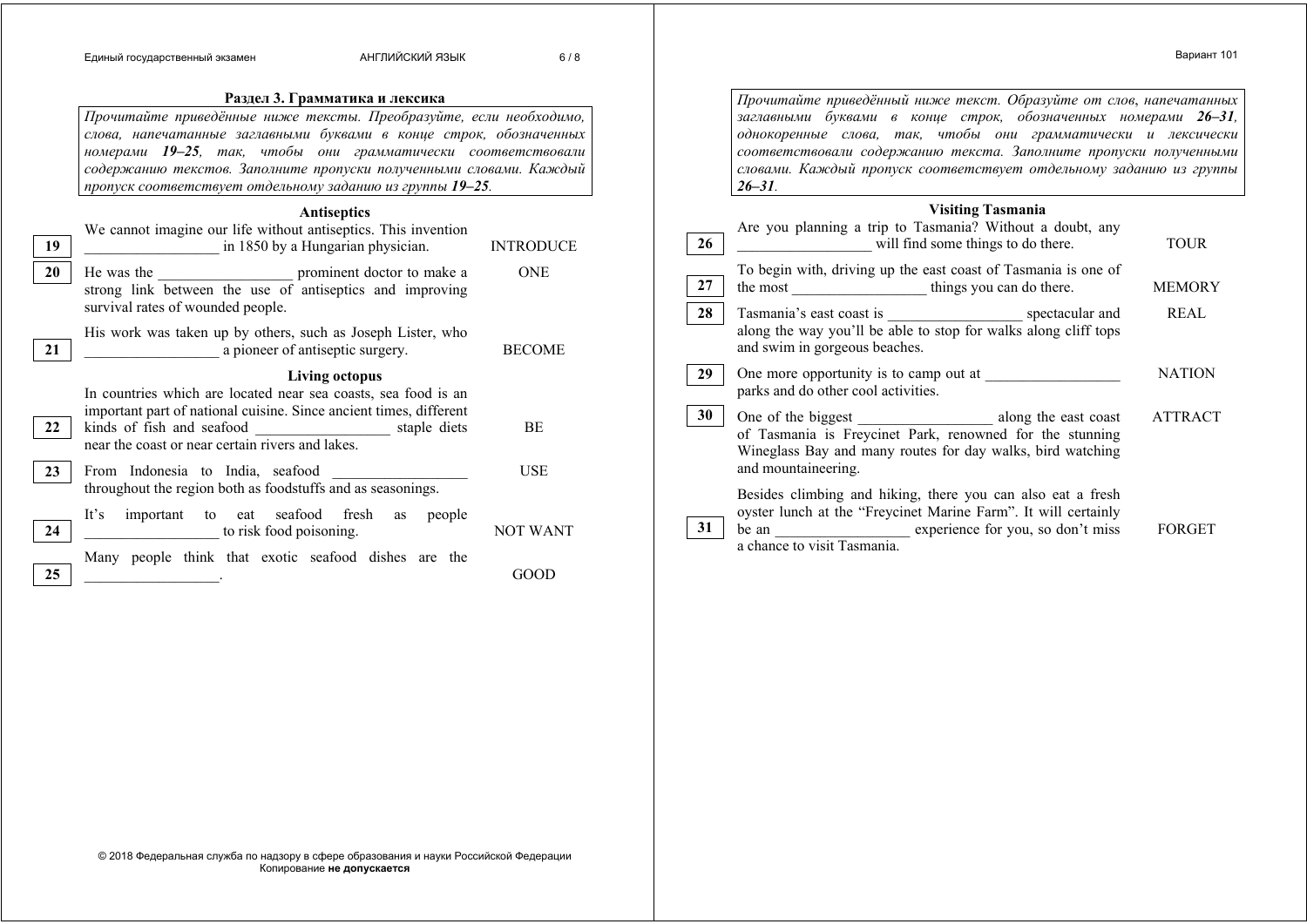#### Единый государственный экзамен АНГЛИЙСКИЙ ЯЗЫК 7 / 8

*Прочитайте текст <sup>с</sup> пропусками, обозначенными номерами 32–38. Эти номера соответствуют заданиям 32–38, <sup>в</sup> которых представлены возможные варианты ответов. Запишите <sup>в</sup> поле ответа цифру 1, 2, 3 или 4, соответствующую выбранному Вами варианту ответа.* 

#### **A special lunch**

Dotty came to meet the editor Jerry Green in his London office. He praised her work and **32 b** to publish her stories in his magazine. After discussing the contract Jerry invited Dotty for lunch. It was her first visit to a big city, so the young lady was really excited.

A shiny black cab stopped next to the beautiful building and Jerry took Dotty into the restaurant. A smart waiter in a black suit took their coats and escorted them to a table by the window.

"Please order 33 vou like," Jerry told her as the waiter handed her a menu, and Dotty got lost. She had been **34** \_\_\_\_\_\_ up on very plain food and everything on the menu looked so fancy and expensive. Jerry saw her discomfort. **35** \_\_\_\_\_\_, he asked after a while if he could order for her. Dotty gratefully agreed. The meal was like nothing she had ever eaten before, and as one delicious course followed another she began to relax a little as she found that Jerry was good company and very easy to talk to. He **36** Dotty of her elder brother.

"Thank you so much for a lovely day and a lovely meal," Dotty said when the lunch was over. She was so full that she was sure she wouldn't be able to eat another thing for at least a month.

"It was my pleasure," he assured her. "I've really enjoyed today. And I hope this will be the start of a long working relationship. I'll be **37** *Learning relationship.* I'll be **37** soon." Then she **38 exercise goodbye and caught a cab to the railway station. It had** been a truly unforgettable day.





*По окончании выполнения заданий 19–38 не забудьте перенести свои ответы <sup>в</sup> БЛАНК ОТВЕТОВ № 1! Запишите ответ справа от номера соответствующего задания, начиная <sup>с</sup> первой клеточки. При переносе ответов <sup>в</sup> заданиях 19–31 буквы записываются без пробелов, запятых <sup>и</sup> других дополнительных символов. Каждую букву или цифру пишите <sup>в</sup> отдельной клеточке <sup>в</sup> соответствии <sup>с</sup> приведёнными <sup>в</sup> бланке образцами.*